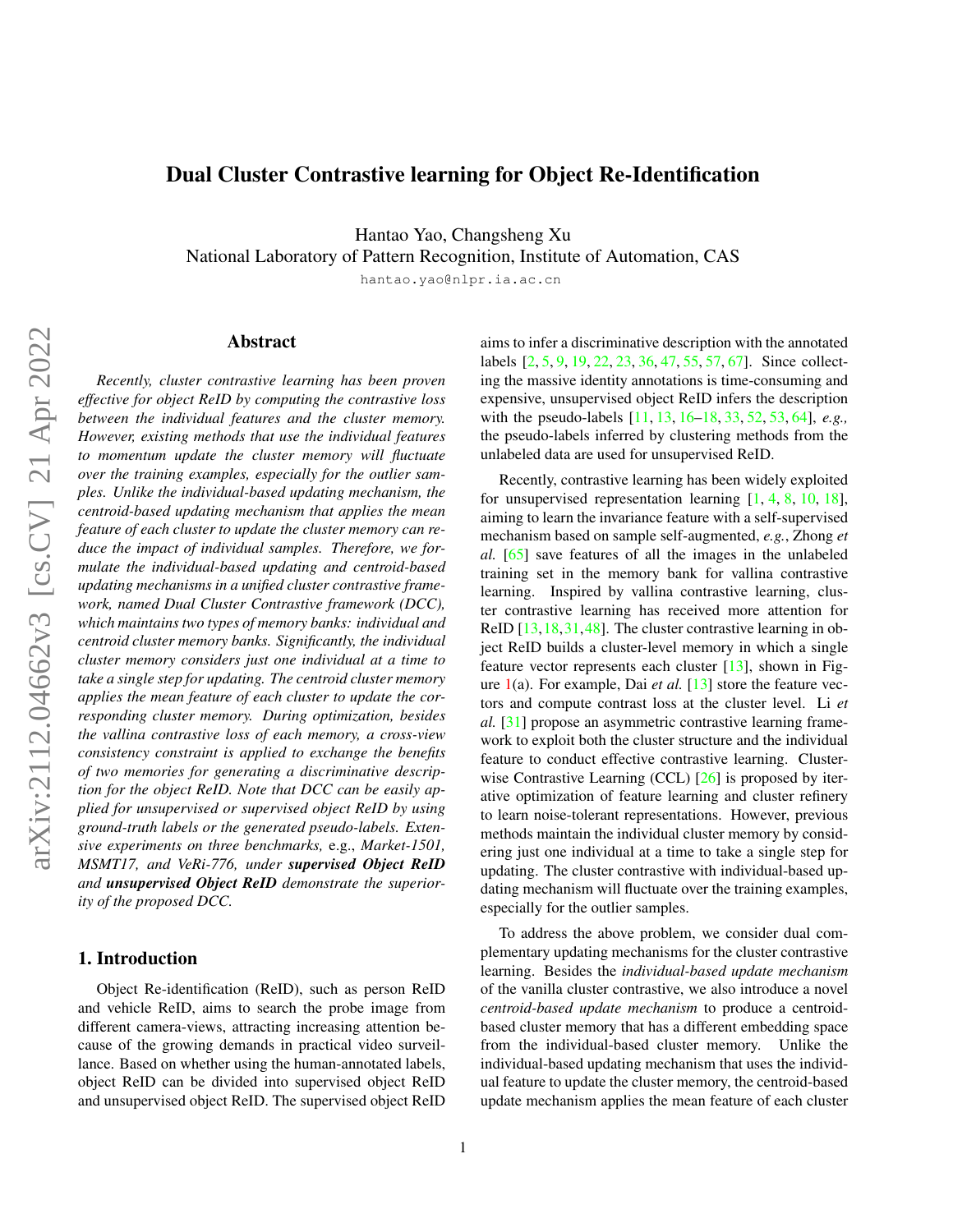<span id="page-1-0"></span>

Figure 1. Comparison with the Vallina Cluster Contrastive learning (a), and the Dual Cluster Contrastive Learning (b). Feature vectors in different shades of green are of the same identity.

to update the corresponding cluster memory, shown in Figure [1\(](#page-1-0)b). Although the provided labels might contain some incorrect labels, most of them are correct. Therefore, using the mean feature to represent each cluster can reduce the effect of the outlier samples. From the perspective of optimization, the individual-based updating mechanism can be treated as the Stochastic Gradient Descent, which considers just one individual at a time to take a single step for updating the parameters. However, considering just an individual sample will fluctuate over the training examples, especially for the outlier samples. The centroid-based updating mechanism is similar to the Batch Gradient Descent, which is proposed to reduce the impact of individual samples by considering all training data in a single step, *e.g.,* it takes the average of the gradients of all the training examples and then uses the mean gradient to update the parameters. Furthermore, the individual-based update mechanism constructs the embedding space by considering all individual samples, and the centroid-based updating mechanism aims to generate a stable embedding space by considering the mean description of each cluster. Therefore, the cluster contrastive learning with the centroid-based updating mechanism can complement the individual-based updating mechanism. Consequently, by jointly considering those two updating mechanisms, dual cluster contrastive learning can improve the stability and discrimination of descriptions.

Based on the above motivation, we propose a novel Dual Cluster Contrastive learning (DCC) framework, in which an *individual cluster memory* and a *centroid cluster memory* are employed to implement the individual-based and centroid-based updating mechanism. As shown in the left part of Figure [1\(](#page-1-0)b), the individual cluster memory uses the individual features and their labels to update the corresponding cluster memory. Meanwhile, the centroid cluster memory applies the average of features belonging to the same cluster for momentum updating. Especially, using the individual cluster memory and centroid cluster memory can embed the instance's features into the individual-level prediction and centroid-level prediction, respectively, as shown in Figure [2.](#page-2-0) To boost the discriminative of each memory, we

apply two different feature extraction modules, *i.e., individual backbone*, and *centroid backbone*, to extract the independent features for updating the individual cluster memory and centroid cluster memory, and the standard contrastive loss, *i.e.,* clusterNCE loss, is applied for optimization. Besides the standard contrastive loss for each memory bank, a cross-view contrastive loss is also used to exchange the benefit knowledge of the individual cluster memory and centroid cluster memory. For example, the contrastive loss of the individual cluster memory and centroid cluster memory is used to optimize the centroid backbone and individual backbone, respectively. In the inference stage, the combination of the features generated by the individual backbone and centroid backbone is used for retrieval. The DCC can be easily applied for unsupervised or supervised object ReID by using ground-truth labels or pseudo-labels generated with the clustering method, respectively.

In summary, to overcome the limitation of vanilla cluster contrastive learning, we propose a novel Dual Cluster Contrastive learning framework for object ReID, consisting of the individual-level and centroid-level cluster contrast. The evaluation on three benchmarks under supervised and unsupervised settings show the effectiveness of the DCC. 1) supervised object ReID: DCC with ResNet50/RestNet50-ibn obtain the mAP of 89.9%/90.6%, 65.5%/69.6%, and 82.6%/83.5% for Market-1501, MSMT17, and VeRi-776, respectively. 2) unsupervised object ReID: DCC with ResNet50/RestNet50 ibn obtain the mAP of 83.4%/85.8%, 35.9%/36.6%, and 41.4%/42.1% for Market-1501, MSMT17, and VeRi-776, respectively. The experiment also shows that DCC has the advantages of fast training convergence, insensitivity to batch size, and high generalization.

# 2. Related Work

This section gives a brief review of the object Reidentification (ReID) and the contrastive learning for object ReID.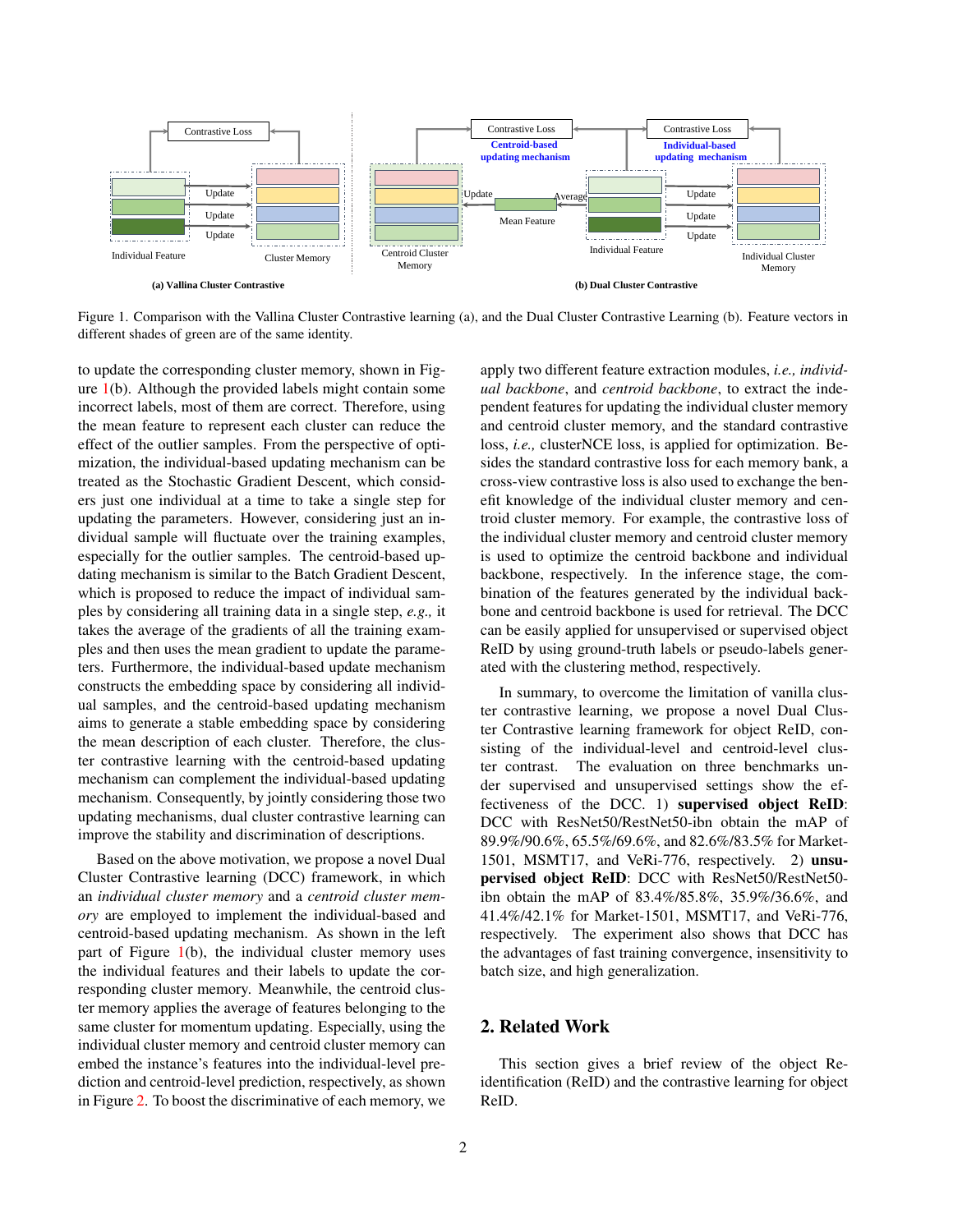<span id="page-2-1"></span><span id="page-2-0"></span>

Figure 2. The framework of proposed Dual Cluster Contrastive learning for supervised object ReID. Given the training images, we apply the Individual Backbone and Centroid Backbone to extract the corresponding Individual-level Feature  $F^i$  and Centroid-level Feature  $F^c$ . Then, Individual Cluster Memory  $\mathcal{M}^i$  and Centroid Cluster Memory  $\mathbf{M}^c$  are used to represent two types of cluster centers with the Individual-based updating mechanism and Centroid-based updating mechanism, respectively. The Centroid-based updating mechanism uses the mean feature of each cluster to momentum update the Centroid Cluster Memory. The vallina contrastive loss and cross-view contrastive loss are used for optimization. Feature vectors in different shades of green are of the same identity.

#### 2.1. Object Re-identification

Based on manually annotated labels, many methods have been proposed for supervised object ReID and achieved promising performance. For example, Zheng *et al.* [\[60\]](#page-11-9) and Fu *et al.* [\[16\]](#page-9-5) extract local features from several horizonal stripes to explore the discriminative clues. Furthermore, many novel attention modules have been proposed for supervised person ReID  $[2, 5, 47, 55, 57]$  $[2, 5, 47, 55, 57]$  $[2, 5, 47, 55, 57]$  $[2, 5, 47, 55, 57]$  $[2, 5, 47, 55, 57]$  $[2, 5, 47, 55, 57]$  $[2, 5, 47, 55, 57]$  $[2, 5, 47, 55, 57]$  $[2, 5, 47, 55, 57]$ . Recently, inspired by the success of transformer structure, He *et al.* [\[23\]](#page-10-2) and Lai *et al.* [\[29\]](#page-10-8) adopt transformer structure to explore the discriminative clues for supervised person ReID.

As manual annotations are expensive and unavailable in real-world applications, unsupervised person ReID has attracted much more attention. Some researchers use extra labeled images to assist the unsupervised training on unlabeled person ReID by transferring labeled images to the un-labeled domains with GAN-based models [\[11,](#page-9-3)[33,](#page-10-5)[44,](#page-10-9)[64\]](#page-11-6) or narrowing the distribution gap in feature space [\[12,](#page-9-10) [24,](#page-10-10) [34\]](#page-10-11). For example, Liu *et al.* [\[33\]](#page-10-5) use three GAN models to reduce the discrepancy between different domains in illumination, resolution, and camera-view, respectively. To handle the lack of annotation, many methods have been proposed to acquire reliable pseudo labels [\[15,](#page-9-11) [32,](#page-10-12) [49,](#page-11-10) [50,](#page-11-11) [61\]](#page-11-12). For example, Lin *et al.* [\[32\]](#page-10-12) propose a bottom-up unsupervised clustering method that simultaneously considers both diversity and similarity.

## 2.2. Contrastive Learning for Object ReID

Recently, several methods further adopt memory bank and contrastive loss for object ReID [\[3,](#page-9-12)[13,](#page-9-4)[18,](#page-10-4)[26,](#page-10-7)[31,](#page-10-6)[48,](#page-11-8)[65\]](#page-11-7). For example, Zhong *et al.* [\[65\]](#page-11-7) save features of all the images in the unlabeled training set in the memory bank for contrastive learning. Chen *et al.* [\[3\]](#page-9-12) save a proxy feature for each class in the memory bank, and Ge *et al.* [\[18\]](#page-10-4) propose a hybrid memory bank that saves both instance features and class proxy. Dai *et al.* [\[13\]](#page-9-4) present the Cluster Contrast mechanism, which stores feature vectors and compute contrast loss in cluster level memory dictionary. Li *et al.* [\[31\]](#page-10-6) propose an asymmetric contrastive learning framework to exploit both the cluster structure and the invariance in augmented data to conduct effective contrastive learning for person ReID. Chen *et al.* [\[4\]](#page-9-7) apply the Generative Adversarial Network (GAN) for data augmentation and propose a view-invariant loss to facilitate contrastive learning between original and generated views. To reduce the effect of noisy labels, Cluster-wise Contrastive Learning (CCL) [\[26\]](#page-10-7) is proposed by iterative optimization of feature learning and cluster refinery to learn noise-tolerant representations.

However, these methods update the memory bank with every single feature in training batches, making features in memory easily affected by noisy samples. Compared with previous methods, DCC additionally introduces a centroid updated memory bank that updates based on class mean features of each cluster in training batches. As mean features are robust against minority noisy samples, updating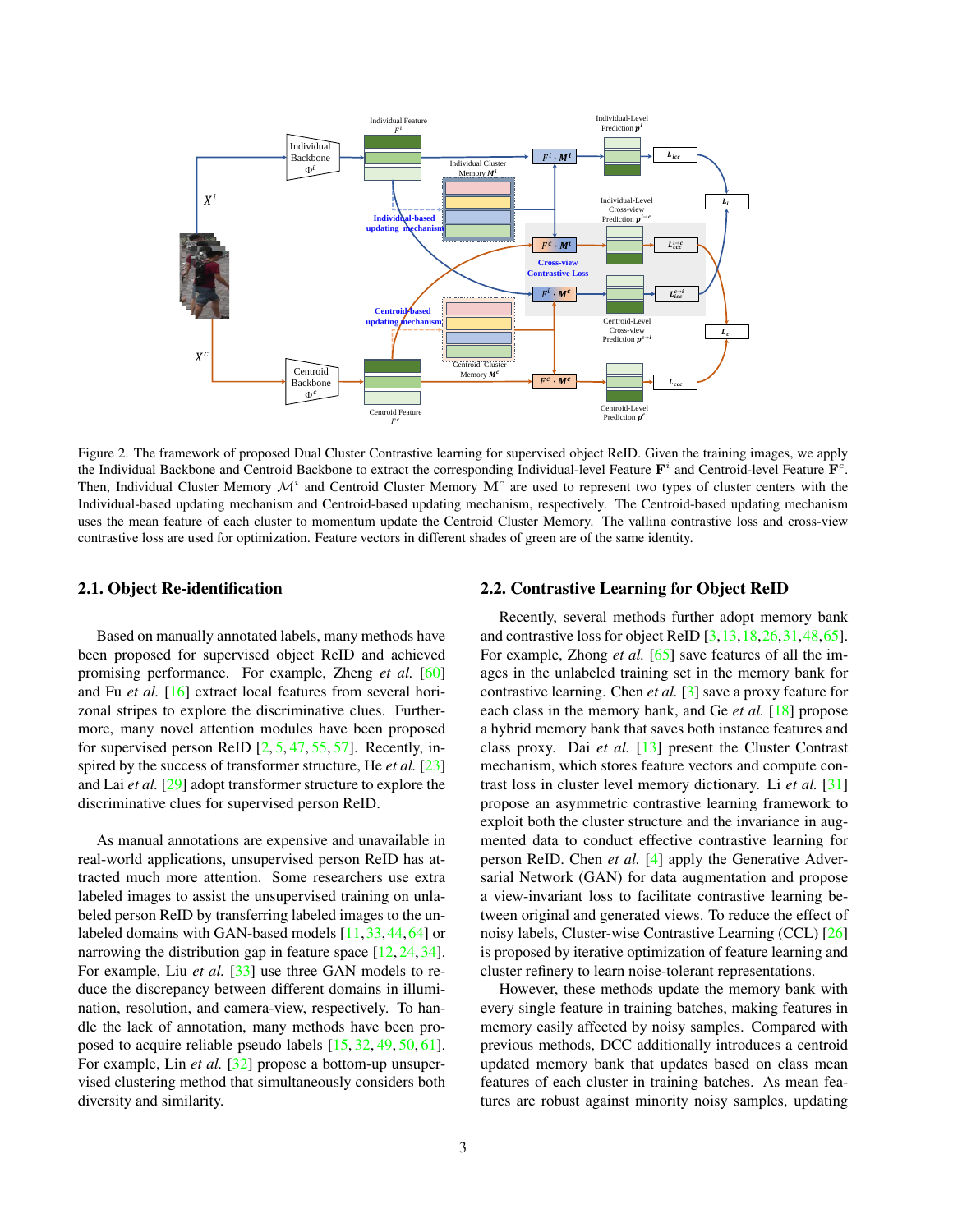<span id="page-3-4"></span>the memory bank with class centroids will enhance the robustness of the memory bank against label noise and improve the training efficiency and the ReID performance. Experiments also show that DCC has the advantages of fast training convergence, insensitivity to batch size, and high generalization.

# 3. Methodology

Given a training dataset  $D = \{(x_j, y_j)\}_{j=1}^N$ , the object re-identification (ReID) aims to learn a robustness backbone  $\Phi$  for retrieval, where  $x_i$  and  $y_j \in [1, N_c]$  denote the j-th training image and its label, respectively.  $N$  is the number of the training images, and  $N_c$  denotes the number of identities. For convenience, we use  $X$  and  $Y$  to represent the set of training images and labels, respectively. The supervised and unsupervised object ReID can be formulated with the same unified framework once providing the annotated labels  $Y$  or generating the pseudo-labels  $Y$ . For example, the ground-truth  $Y$  is annotated by the human for the supervised object ReID, and the pseudo-labels  $Y$  can be generated with a clustering algorithm for the unsupervised object ReID. For convenience, we denote  $Y$  as the obtained annotations for both supervised and unsupervised object ReID tasks to describe the proposed methodology.

## <span id="page-3-3"></span>3.1. Vallina Cluster Contrastive

With the above definition, we firstly review of the vallina cluster contrastive. It contains two components: backbone Φ, and cluster memory M, in which each cluster is represented by a mean feature, and all cluster feature vectors are updated based on the individual feature, as shown in Figure [1\(](#page-1-0)a). Given all training images **X**, the backbone  $\Phi$ is used to extract the corresponding features  $\mathbf{F} = \Phi(\mathbf{X})$ . Then, cluster memory bank  $\mathbf{M} \in \mathbb{R}^{N_c \times N_d}$  is initialized with the mean feature of each class, where  $N_d$  and  $N_c$  are the feature dimension and the number of classes, respectively. Based on the pretrained feature F, the visual center  $M_i$  of the *j*-th class is initialized with Eq. [\(1\)](#page-3-0),

$$
\mathbf{M}_{j} = \frac{1}{\mathcal{N}(\mathbf{F}_{j})} \sum_{\mathbf{f} \in \mathbf{F}_{j}} \mathbf{f}, \tag{1}
$$

where  $\mathbf{F}_i$  denotes the feature set of images belonging to the j-th class,  $\mathcal{N}(\mathbf{F}_j)$  represents the number of features in set  $\mathbf{F}_j, \, \mathbf{f} \in \mathbb{R}^{1 \times N_d}$  is an image feature, and  $\mathbf{M}_j$  denotes the  $j$ -th cluster feature in M.

Since the cluster memory M can be treated as a nonparametric classifier, it can produce the class prediction used for contrastive loss, formulated as Eq. [\(2\)](#page-3-1),

$$
\mathcal{L} = -\log \frac{\exp(\mathbf{f}_i \cdot \mathbf{M}_{y_i})/\tau}{\sum_{j=1}^{N_c} \exp(\mathbf{f}_i \cdot \mathbf{M}_j)/\tau},
$$
 (2)

where  $\tau$  is a temperature hyper-parameter [\[46\]](#page-11-13), and  $y_i$  is the corresponding label for the image feature  $f_i$ . When the feature  $f_i$  has a higher similarity to its ground-truth visual centers  $M_{y_i}$  and dissimilarity to all other cluster features, the objective loss  $\mathcal L$  has a lower value.

In vanilla cluster contrastive learning, the individual feature is applied to momentum update the cluster memory M during backward propagation with Eq. [\(3\)](#page-3-2),

<span id="page-3-2"></span>
$$
\mathbf{M}_{y_i} = \omega \mathbf{M}_{y_i} + (1 - \omega) \cdot \mathbf{f}_i, \tag{3}
$$

where  $f_i$  and  $y_i$  is the feature and label for image  $x_i$ , respectively.  $M_{y_i}$  is the  $y_i$ -th cluster feature in cluster memory M.

Although the cluster contrastive learning can generate discriminative descriptions, it will fluctuate over the training samples because it considers just one individual at a time to take a step for updating the cluster memory with Eq. [\(3\)](#page-3-2). Specificially,  $\omega$  is usually set to a lower value for the cluster contrastive learning for object ReID,  $e.g., \omega=0.1$ in  $[13]$ . From Eq.  $(3)$ , we can observe that the mean feature in the cluster memory  $M$  is severely affected by the individual feature, leading to a severe negative impact. An intuitive illustration is shown in Figure [3.](#page-4-0)

### 3.2. Dual Cluster Contrastive

To overcome the limitation of the vallina cluster contrastive, we propose a novel Dual Cluster Contrastive (DCC) framework, as shown in Figure [2.](#page-2-0) The significant difference between the Dual Cluster Contrastive and the vallina cluster contrastive is that DCC maintains two types of memory banks to model the feature distribution from two perspectives, *i.e., individual cluster memory*, and *centroid cluster memory*. Similar to the vallina cluster contrastive, the individual cluster memory is updated based on each individual at each step. Besides, the centroid cluster memory is used to model the class distribution based on the mean feature of each class, which can reduce the impact of individual samples. In Dual Cluster Contrastive, the individual cluster memory and the centroid cluster memory are defined as  $M^i$  and  $M^c$ , respectively. Note that  $M^i$  and  $M^c$ are both initialized based on the mean pretrained feature of each cluster with Eq. [\(1\)](#page-3-0). The critical of the Dual Cluster Contrastive is how to update the individual cluster memory  $\mathbf{M}^i$  and centroid cluster memory  $\mathbf{M}^c$ .

<span id="page-3-1"></span><span id="page-3-0"></span>To boost the discriminative of each memory, we apply two different feature extraction modules, *i.e., individual backbone*  $\Phi^i$ , and *centroid backbone*  $\Phi^c$ , to extract the independent features for updating the individual cluster memory  $\mathbf{M}^i$  and centroid cluster memory  $\mathbf{M}^c$ . Given the training dataset, we sample the batch training images  $(X^i, Y^i)$  and  $(X^c, Y^c)$ . For example, the images  $X^i$  and labels  $Y^i$  are used to optimize the individual backbone  $\Phi^i$  and update the individual cluster memory  $\mathbf{M}^i$ . Meanwhile, the images  $\mathbf{X}^c$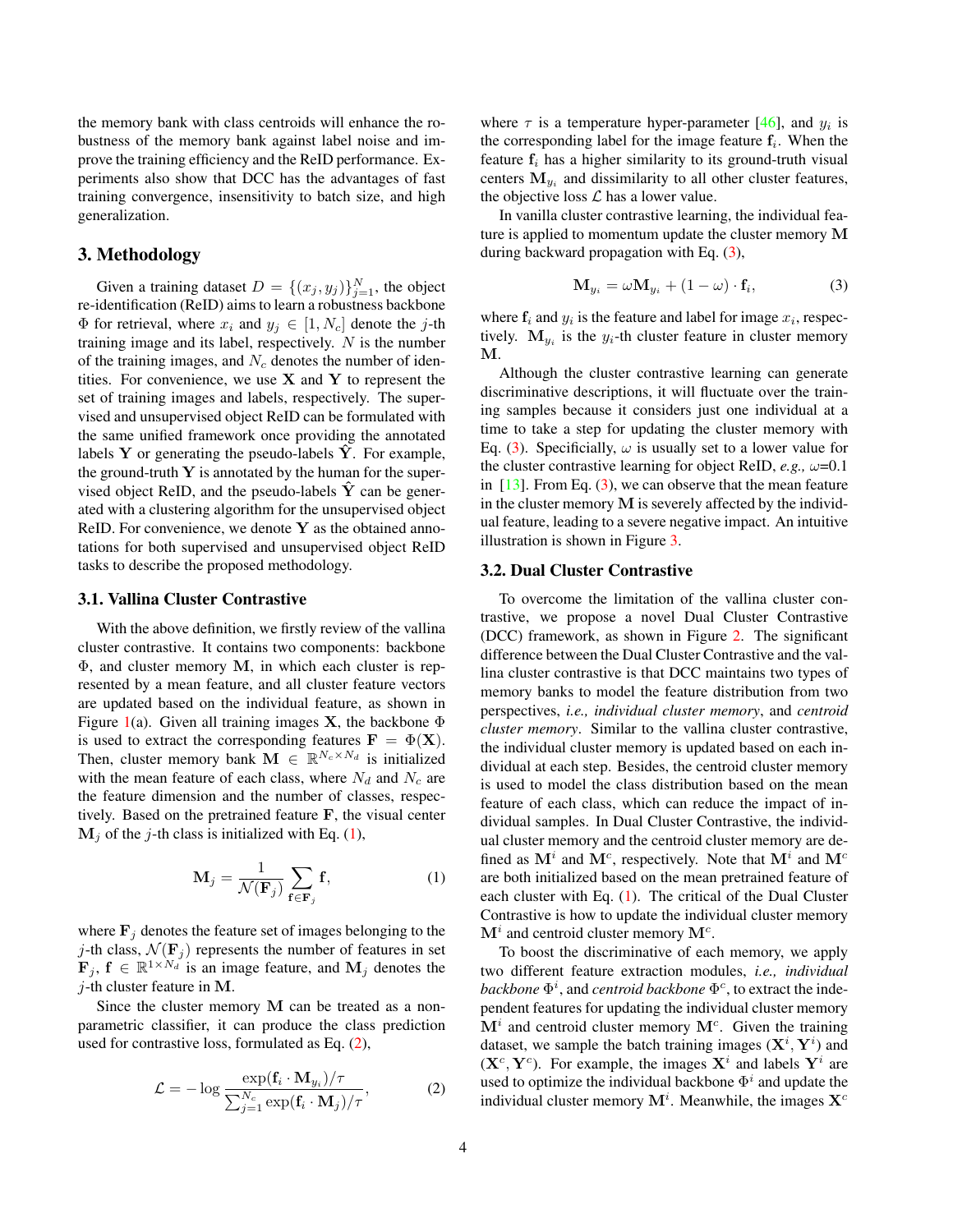<span id="page-4-0"></span>

Figure 3. The update process of the Individual-based (Grey arrow line) and Centroid-based updating mechanism (Blue arrow line). Individual-based updating mechanism is easily affected by individual feature, especially outlier samples.  $\diamond$  and  $\diamond$  denote the individual feature belonging to the same class from different batches, respectively.  $\blacklozenge$  and  $\blacklozenge$  are the corresponding center features.

and labels  $Y<sup>c</sup>$  are used for the centroid branch. Specially, we generate the individual feature  $\mathbf{F}^i = \Phi^i(\mathbf{X}^i)$  by feeding the images  $X^i$  into the individual backbone  $\Phi^i$ . Similarly, the centroid features are denoted as  $\mathbf{F}^c = \Phi^c(\mathbf{X}^c)$ . Furthermore, the features  $\mathbf{F}^i$  and  $\mathbf{F}^c$  are applied for updating the corresponding memories and optimizing the backbones.

During training, once obtaining the feature  $f^c \in \mathbf{F}^c$  and  $f^i \in F^i$ , using the cluster memories  $M^i$  and  $M^c$  can generate the corresponding predictions  $\mathbf{p}^i = \mathbf{f}^i \cdot (\mathbf{M}^i)^\top$  and  $\mathbf{p}^c = \mathbf{f}^c \cdot (\mathbf{M}^c)^\top$ . Meanwhile, the cross-view contrastive prediction can be represented as  $\mathbf{p}^{i\rightarrow c} = \mathbf{f}^c \cdot (\mathbf{M}^i)^\top$  and  $\mathbf{p}^{c \to i} = \mathbf{f}^i \cdot (\mathbf{M}^c)^\top$ . With the predictions  $\mathbf{p}^c$ ,  $\mathbf{p}^i$ ,  $\mathbf{p}^{i \to c}$ , and  $p^{c \rightarrow i}$ , we can compute the contrastive loss, *i.e.*, NCEloss. Formally, the final loss  $\mathcal{L}_{dec}$  is defined as:

$$
\mathcal{L}_{dcc} = (1 - \lambda)\mathcal{L}_c(\mathbf{F}^c | (\mathbf{M}^c, \mathbf{M}^i)) + \lambda \mathcal{L}_i(\mathbf{F}^i | (\mathbf{M}^i, \mathbf{M}^c)),
$$
\n(4)

where  $\mathcal{L}_i(\cdot)$  and  $\mathcal{L}_c(\cdot)$  are the loss computed based on the features  $\mathbf{F}^i$  and  $\mathbf{F}^c$ , respectively.  $\lambda = 0.25 + e/(2 \times$ total epoch) is a weight to balance the effect of different losses, where e and total\_epoch denote the current and total epochs. For convenience, we use  $\mathcal{L}_i$  and  $\mathcal{L}_c$  to represent  $\mathcal{L}_i(\mathbf{F}^i | (\mathbf{M}^i, \mathbf{M}^c))$  and  $\mathcal{L}_c(\mathbf{F}^c | (\mathbf{M}^c, \mathbf{M}^i))$ , which is computed as:

<span id="page-4-1"></span>
$$
\mathcal{L}_{i} = -\sum_{\mathbf{f} \in \mathbf{F}^{i}} (\log \frac{\exp(\mathbf{f} \cdot \mathbf{M}_{y}^{i}) / \tau}{\sum_{j=1}^{N_{c}} \exp(\mathbf{f} \cdot \mathbf{M}_{j}^{i}) / \tau} + \log \frac{\exp(\mathbf{f} \cdot \mathbf{M}_{y}^{c}) / \tau}{\sum_{j=1}^{N_{c}} \exp(\mathbf{f} \cdot \mathbf{M}_{j}^{c}) / \tau}
$$
\n(5)

where  $y$  is the ground-truth label for the feature  $f$ . Note that the above equation consists of two terms. The first term represents the loss between the individual features  $f \in F^i$ and its own individual cluster memory  $M<sup>i</sup>$ , which is consistent with the vallina cluster contrastive. Here, "own"

## Algorithm 1 The procedure of DCC

**Require:** Given the dataset  $D = \{(x_i, y_i)\}_{i=1}^N$ 

**Require:** Initialize the individual backbone  $\Phi^i$  and centroid backbone  $\Phi^c$  with ResNet-50 pretrained on the ImageNet.

- **Require:** Initialize the individual cluster memory  $M<sup>i</sup>$  and centroid cluster memory  $M<sup>c</sup>$  with the mean feature of each cluster.
- 1: while  $e \leq total\_epoch$  do
- 2: Sample training images  $X^i$  and  $X^c$  from  $\mathcal{D}$ ;
- 3: Extracting the corresponding features  $\mathbf{F}^i$  and  $\mathbf{F}^c$  with backbone  $\Phi^i(\mathbf{X}^i)$  and  $\Phi^c(\mathbf{X}^c)$ , respectively;
- 4: Computing contrastive loss with Eq. [\(5\)](#page-4-1) and Eq. [\(6\)](#page-4-2);
- 5: Updating the individual cluster memory  $M^i$  with Eq. [\(7\)](#page-4-3);
- 6: Updating the centroid cluster memory  $M<sup>c</sup>$  with Eq. [\(8\)](#page-4-4);

<span id="page-4-5"></span>7: end while

**Output:** The trained model  $\Phi^i$  and  $\Phi^c$ .

emphasizes that the individual cluster memory is updated with the individual-based updating mechanism. The second term in Eq. [\(5\)](#page-4-1), which can be treated as a cross-view contrastive loss, apply the centroid cluster memory to embed the individual features. Since centroid cluster memory is independent to the individual features, using the cross-view contrastive loss can enhance the discriminative of the individual backbone.

<span id="page-4-2"></span>Similar to  $\mathcal{L}_i$ ,  $\mathcal{L}_c$  also contains two terms:

$$
\mathcal{L}_c = -\sum_{\mathbf{f} \in \mathbf{F}^c} (\log \frac{\exp(\mathbf{f} \cdot \mathbf{M}_y^c)/\tau}{\sum_{j=1}^{N_c} \exp(\mathbf{f} \cdot \mathbf{M}_j^c)/\tau} + \log \frac{\exp(\mathbf{f} \cdot \mathbf{M}_y^i)/\tau}{\sum_{j=1}^{N_c} \exp(\mathbf{f} \cdot \mathbf{M}_j^i)/\tau}),
$$
(6)

where the second term is also a cross-view contrastive loss between the centroid feature  $\mathbf{F}^c$  and the individual cluster memory  $M^i$  for knowledge transfering.

The above description is the *forward process* of the Dual Cluster Contrastive(DCC). However, the other problem of DCC is how to update the individual cluster memory  $M^{i}$ and the centroid cluster memory  $M<sup>c</sup>$  *during backward*, which is a critical aspect of contrastive learning. Given the feature  $f^i \in F^i$  along with its label  $y \in Y^i$ , the individual cluster memory  $M^i$  is momentum updated with Eq. [\(7\)](#page-4-3),

<span id="page-4-3"></span>
$$
\mathbf{M}_y^i = \omega \mathbf{M}_y^i + (1 - \omega) \cdot \mathbf{f}^i. \tag{7}
$$

), feature. Therefore, the cluster memory  $\mathbf{M}^c$  is updated with For the centroid cluster memory, we apply the mean feature of each class for momentum updating. Given the centroid feature  $\mathbf{F}^c$  and labels  $\mathbf{Y}^c$  of the batch images, we first compute each class's mean feature during training, and then update the centroid cluster memory with the obtained mean Eq  $(8)$ ,

<span id="page-4-4"></span>
$$
\mathbf{M}_{y'}^c = \omega \mathbf{M}_{y'}^c + (1 - \omega) \cdot \mathbf{m}_{y'}, \tag{8}
$$

where  $\mathbf{m}_{y'}$  denotes the mean feature of y'-th class,

$$
\mathbf{m}_{y'} = \frac{1}{\mathcal{N}(\mathbf{F}_{y'}^c)} \sum_{\mathbf{f} \in \mathbf{F}_{y'}^c} \mathbf{f},\tag{9}
$$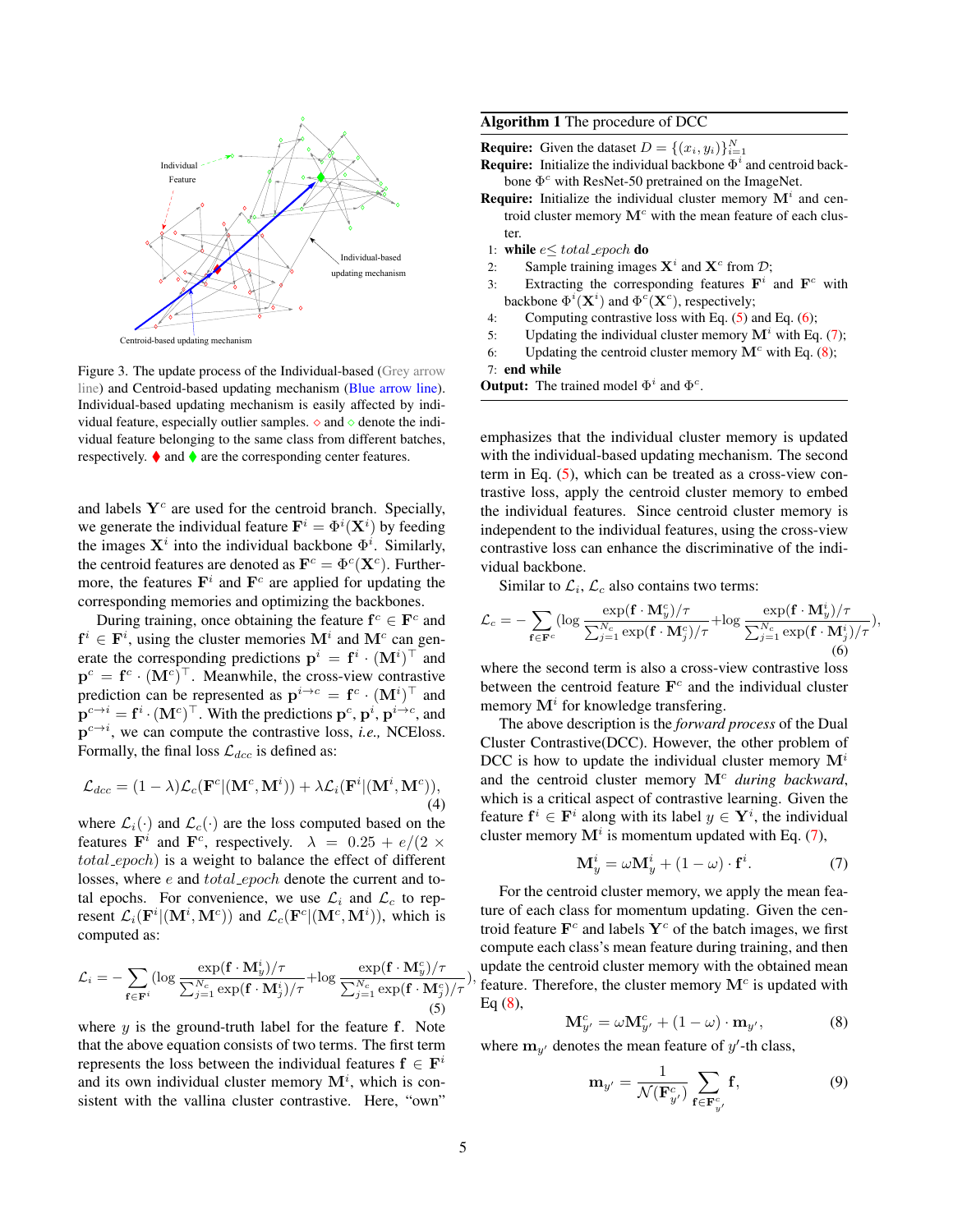<span id="page-5-3"></span><span id="page-5-0"></span>

Figure 4. The framework of proposed Dual Cluster Contrastive learning for unsupervised object ReID.

where  $\mathbf{F}_{y}^{c}$  denotes the subset of centroid features  $\mathbf{F}^{c}$  belonging to the y'-th class( $y' \in \mathbf{Y}^c$ ),  $\mathcal{N}(\mathbf{F}_{y'}^c)$  represents the number of features in set  $\mathbf{F}_{y'}^c$ , f is an instance feature. L2normalization is used to normalize the  $m_{y'}$ . The algorithm is illustrated in Algorithm [1.](#page-4-5)

Inference: After training, we can obtain the inferred individual backbone  $\Phi^i$  and centroid backbone  $\Phi^c$ . Given the testing image  $x_t$ , the final feature used for retrieval is defined as  $f_t$ :

$$
\mathbf{f}_t = ||\Phi^i(x_t)||_2 + ||\Phi^c(x_t)||_2, \tag{10}
$$

where  $|| \cdot ||_2$  is the L2-normalization, and the final feature is  $f_t = ||f_t||_2$ . Once extracting all features for gallery and query images, the Euclidean distance is used to compute the similarity for retrieval.

#### 3.3. Generalization to unsupervised object ReID

Existing unsupervised object ReID commonly uses clustering methods to generate the pseudo-labels for unlabeled images, and then perform supervised training based on the generated pseudo-labels. With the pseudo-labels, the proposed Dual Cluster Contrastive can be easily applied for unsupervised object ReID.

Specifically, given the unlabeled training images, we firstly apply the backbone to extract the corresponding features. Similar to [\[13\]](#page-9-4), we apply DBSCAN to group all training features into several groups. Then, the cluster ID is assigned to each training image as the pseudo-label, and the unclustered outlier images are discarded from training. With the pseudo-labels, the proposed Dual Cluster Contrastive is conducted for representation learning, shown in Figure [4.](#page-5-0)

# 4. Experiments

## 4.1. Datasets

We conduct experiments on two person ReID datasets, Market-1501 [\[62\]](#page-11-14), MSMT17 [\[44\]](#page-10-9), and one vehicle ReID dataset, VeRi-776, under the supervised and unsupervised settings to evaluate the effectiveness of the proposed Dual Cluster Contrastive. The details of these datasets are summarized in Table [1.](#page-5-1)

<span id="page-5-1"></span>

| Datasets                             | Object                      | #ID                   | #image                      | #cam     |
|--------------------------------------|-----------------------------|-----------------------|-----------------------------|----------|
| Market-1501<br>MSMT17<br>$Ve$ Ri-776 | Person<br>Person<br>Vehicle | 1.501<br>4.101<br>776 | 32.668<br>126,441<br>49.357 | 15<br>20 |

Table 1. Statistics of datasets used in our evaluation.

### 4.2. Implementation Details

The proposed Dual Cluster Contrastive is implemented based on the existing cluster contrastive framework  $[13]$ <sup>[1](#page-5-2)</sup>. We adopt the ResNet-50 [\[20\]](#page-10-13) pretrained on ImageNet [\[14\]](#page-9-13) as the backbone. Inspired by [\[35\]](#page-10-14), all sub-module layers after layer4-1 are removed, and a GEM pooling followed by batch normalization layer  $[25]$  and L2-normalization layer is added. Therefore, the feature dimension  $N_d$  is 2,048. For the *person ReID*, all input images are resized 256×128 for training and evaluation. For the *vehicle ReID*, all input images are resized  $256\times256$  for training and evaluation. The temperature coefficient  $\tau$  is set to 0.05. For the supervised object ReID, the adam optimizer sets the weight decay as 0.0005, and the learning rate is initially set as 0.00035 and decreased to one-tenth of every 50 epochs up to 150 epochs. Inspired by [\[13\]](#page-9-4), for the unsupervised object ReID, DB-SCAN is used to generate pseudo labels for the Dual Cluster Contrastive, and the learning rate is initially set as 0.00035 and decreased to one-tenth of every 20 epochs up to 60 epochs. We sample  $P$  person identities and a fixed number  $K$  instances for each identity during training. Therefore, the batch size is  $P \times K$ . In this work, we set  $K=16$ , and  $P=8$  for training.

#### 4.3. Baselines

In this section, we give a brief definition of the baselines used for evaluation in the following.

- 1. ICC: The vallina cluster contrastive introduced in Sec. [3.1.](#page-3-3)
- 2. CCC: The vallina cluster contrastive by replacing the individual update policy  $(Eq. (3))$  $(Eq. (3))$  $(Eq. (3))$  with centroid cluster updating policy(Eq.  $(8)$ ).
- 3. DCC<sup>i</sup>: The proposed Dual Cluster Contrastive employes the individual feature  $F^i$  generated by the individual backbone for evaluation.
- 4. DCC<sup>c</sup>: The proposed Dual Cluster Contrastive employes the centroid feature  $\mathbf{F}^c$  generated by the centroid backbone for evaluation.
- 5. DCC<sup>v</sup>: The proposed Dual Cluster Contrastive does not consider the cross-view contrastive loss, *i.e.,* ignoring the second term in Eq.  $(5)$  and Eq.  $(6)$ .

<span id="page-5-2"></span><sup>1</sup>https://github.com/alibaba/cluster-contrast-reid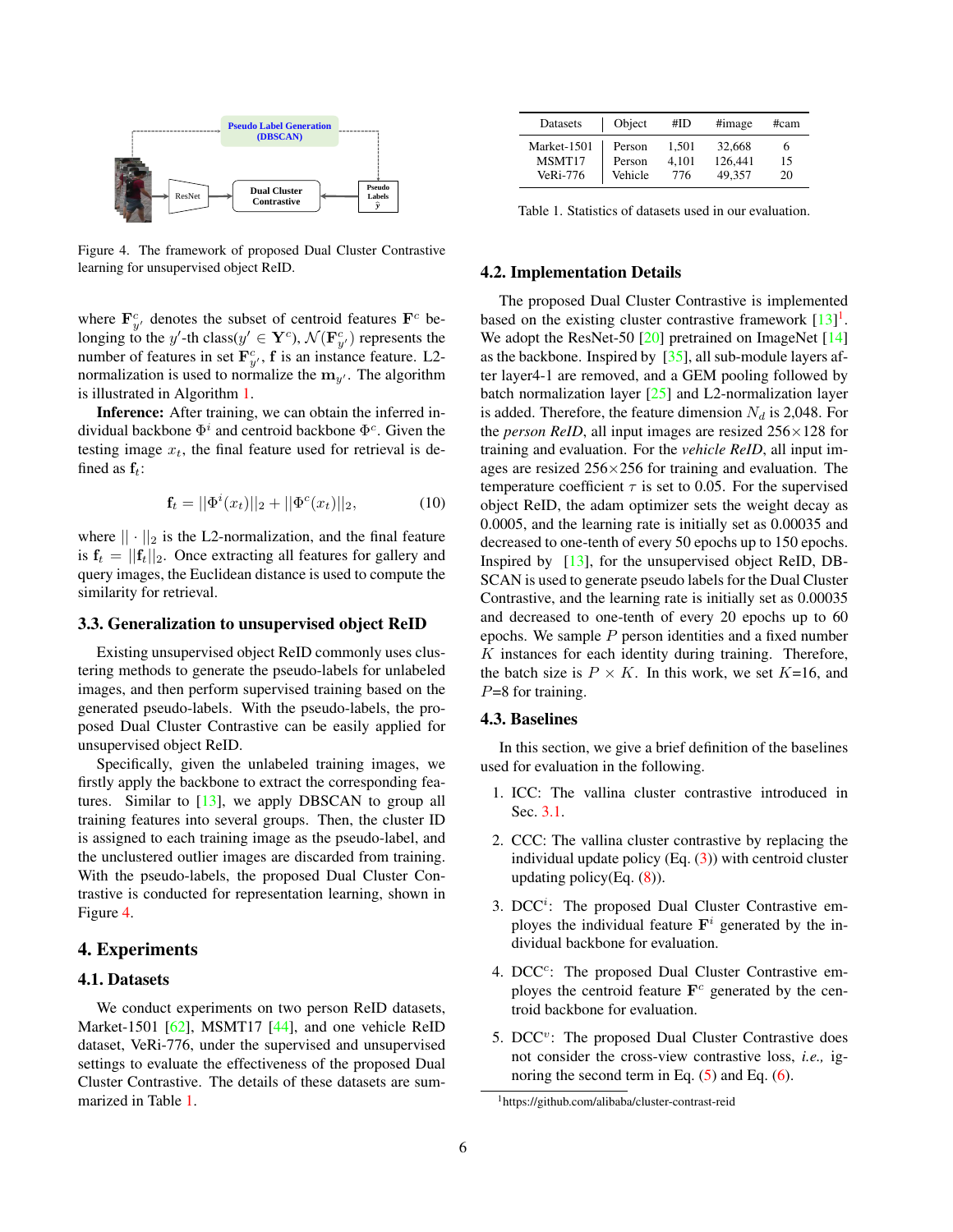<span id="page-6-0"></span>

| BatchSize   48 64 80 96 128 160 192                                                                                                                                                                                                                                                            |  |  |  |  |
|------------------------------------------------------------------------------------------------------------------------------------------------------------------------------------------------------------------------------------------------------------------------------------------------|--|--|--|--|
| $\begin{array}{c cccccc} \text{CCC} & 83.7 & 87.0 & 87.4 & 87.2 & 87.0 & 86.3 & 86.1 \\ \text{ICC} & 72.8 & 83.7 & 86.9 & 87.6 & 88.4 & 88.3 & 88.3 \\ \text{DCC} & \textbf{86.0} & \textbf{88.6} & \textbf{89.6} & \textbf{89.9} & \textbf{89.9} & \textbf{89.4} & \textbf{89.4} \end{array}$ |  |  |  |  |

Table 2. Effect of batch size in DCC, CCC, and ICC on Market-1501.

6. DCC: The proposed Dual Cluster Contrastive modules.

## 4.4. Ablation Studies

In this section, we conduct some ablation studies on Market-1501, MSMT17, and VeRi-776 to evaluate the effectiveness of the proposed component in Dual Cluster Contrastive.

Effect of Dual Cluster Contrastive: As mentioned above, Dual Cluster Contrastive(DCC) consists of the individual-level cluster contrastive(ICC) and centroid-level cluster contrastive(CCC), where CCC is the significant contribution module from existing methods. Therefore, we analyze the effectiveness of the centroid-level cluster contrastive and Dual Cluster Contrastive, and summarize the results in Table [2.](#page-6-0) We observe that the ICC model obtains a higher performance than the CCC model, *e.g.,* ICC obtains the best mAP of 88.4% by setting the batch size as 128. However, the centroid-level cluster contrastive is more effective for the smaller batch size, *e.g.,* CCC obtains a higher performance than ICC for the batch size from 48 to 80. Especially for the batch size of 48, ICC only obtains the performance of 72.8%, which has a large gap with its best performance of 88.4%. Different from ICC, CCC obtains the mAP of 83.7% by setting the batch size as 48. Therefore, we can conclude that the CCC model is more robust to the smaller batch size, and ICC can obtain higher performance.

Furthermore, DCC that combines two types of cluster contrastive learning obtains the best performance on all batch sizes, proving the centroid-level cluster contrastive complements the individual-level cluster contrastive. From Table [2,](#page-6-0) we also observe that DCC is insensitive to changes in batch size. For example, the ICC model obtains the mAP of 88.6% for the batch size of 128. However, once reducing the batch size to 64, its mAP quickly plummets to 83.7%. Differently, DCC obtains the mAP 89.9% and 88.6% for the batch size of 128 and 64, respectively.

Training Convergence: We further analyze the training convergence process of DCC. Figure [5a](#page-6-1) summarizes the training loss of different models, *e.g.,* ICC, CCC, and DCC. We can observe that the CCC has faster convergence and lower loss than CCC and DCC, and the DCC is a trade-off between the ICC and CCC. Furthermore, we summarize the change in mAP of different models in Figure [5b.](#page-6-1) It can

<span id="page-6-1"></span>

<span id="page-6-2"></span>Figure 5. The change of loss and mAP during training on Market1501.

|         | Datasets   Market-1501 | MSMT17 | $Ve$ Ri-776 |
|---------|------------------------|--------|-------------|
| $DCC^v$ | 88.3                   | 61.7   | 75.8        |
| DCC.    | 89.9                   | 65.5   | 82.6        |

Table 3. Effect of cross-view contrastive loss. DCC $\subseteq$  denotes the model without considering the cross-view contrastive loss.

see that the DCC achieves a lower loss and a higher performance with a faster convergence speed. For example, DCC obtains the mAP of 89.1% for the 60-th epoch, higher than the ICC and CCC models. Therefore, the proposed DCC can obtain a higher performance with a faster convergence speed during the training process.

Effect of the Cross-view Contrastive Embedding: As mentioned above, the Individual-level Cluster Contrastive (ICC) and Centroid-level Cluster Contrastive(CCC) have different properties, such as convergence speed and sensitivity to batch size. Therefore, the DCC and ICC can generate two different identity embedding spaces for the same dataset. To min the benefit knowledge of each model, the cross-view contrastive embedding is applied for optimizing the backbone, *i.e.,* the second term in Eq. [\(5\)](#page-4-1) and Eq. [\(6\)](#page-4-2). As shown in Table [3,](#page-6-2) the Dual Cluster Contrastive (DCC) obtains a higher mAP than  $DCC<sup>v</sup>$  that does not consider the cross-view contrastive loss. Furthermore, the advantage of the cross-view constrastive loss is that it can exchange the benefit between the individual cluster memory and centroid cluster memory to boost the performance, *e.g.,* DCC<sup>i</sup> and DCC<sup>c</sup> consistently outperformed the ICC and CCC during training, shown in Figure [5b.](#page-6-1) Significantly, the mAP of  $DCC<sup>c</sup>$ , which is the branch of the centroid backbone of the DCC, has been improved from 87.0% of CCC to 89%. The reason is that the cross-view contrastive loss can use the discriminative individual cluster memory to increase the discriminative of the centroid backbone. Otherwise, the benefits of the centroid cluster memory can also be used to improve the robustness of individual backbone, *e.g.,* improving the mAP from 88.6% of ICC to 89.3% of DCC<sup>i</sup>.

Effect of momentum value  $\omega$ : Similar to existing contrastive learning, momentum updating strategies are applied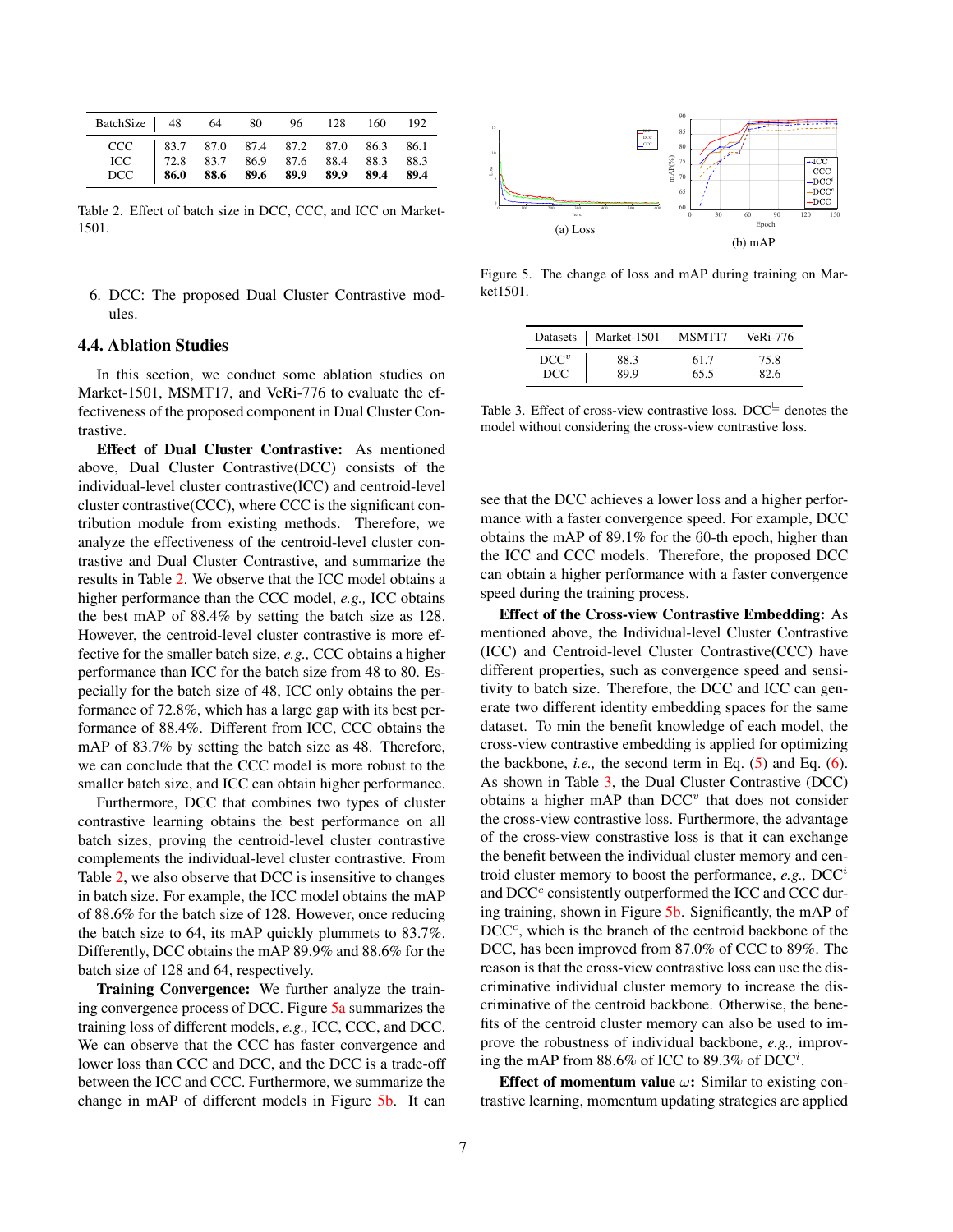<span id="page-7-4"></span><span id="page-7-0"></span>

<span id="page-7-2"></span>Figure 7. The effect of batch size on Market1501 and MSMT17.

(b) VeRi-776

<span id="page-7-1"></span>(a) Market-1501

| K           |      | x    | 16   | 32.  |
|-------------|------|------|------|------|
| Market-1501 | 86.6 | 88.6 | 89.9 | 89.3 |
| MSMT17      | 59.5 | 63.3 | 65.5 | 63.6 |
| $Ve$ Ri-776 | 76.5 | 80.0 | 82.6 | 82.0 |

Table 4. Effect of  $K$  for training identities sampling.

to update cluster features in individual-level and centroidlevel memories. Note that the individual-level and centroidlevel cluster memory banks use the same momentum value ω. As shown in Figure [6,](#page-7-0) the smaller  $ω$  performs better than higher  $\omega$ , *e.g.*,  $\omega$ =0.1 obtains the highest performance. Furthermore, we observe that the DCC is insensitive to  $\omega$ during memory updating, *e.g.*, by setting  $\omega$  from 0.1 to 0.7, the mAP is slightly dropped from 89.9% to 88.8%, which is still higher than the best performance of ICC. From Figure [6,](#page-7-0) it can also be seen that the vallina cluster contrastive (ICC) obtains the best performance by setting  $\omega$ =0.3.

Effect of Batch Size: To evaluate the impact of batch size for Dual Cluster Contrastive, we compare the batch size from 64 to 160 on Market-1501 and VeRi-776 datasets. As shown in Table [7,](#page-7-1) increasing the batch size would first increase and then decrease performance, *e.g.,* using the batch size of 128 obtains the highest mAP of 89.9% and 82.6% of Market-1501 and VeRi-776, which is higher than the batch size of 64 and 160.

Effect of  $K$  for training identities sampling: During training, we sample  $P$  person identities and a fixed number  $K$  instances for each person identity for each training batch. We thus analyze the effect of  $K$  for training identities sampling by setting the batch size as 128. As shown in Table [4,](#page-7-2) setting  $K=16$  obtains the best performance on all three datasets.

<span id="page-7-3"></span>

| Methods                     | mAP   | R <sub>1</sub> | R5   | R <sub>10</sub> |
|-----------------------------|-------|----------------|------|-----------------|
| <b>CAR</b> [66]             | 84.9  | 94.8           |      |                 |
| SCAL <sub>[2]</sub>         | 85.0  | 95.1           | 98.1 | 98.9            |
| <b>MGN [43]</b>             | 86.9  | 95.7           |      | 98.93           |
| <b>CAL</b> [38]             | 87.0  | 94.5           | 97.9 |                 |
| Circle Loss $[40]$          | 87.4  | 96.1           |      |                 |
| $CLA$ [6]                   | 88.0  | 95.4           |      |                 |
| FastReID(ResNet50) [21]     | 88.2  | 95.4           |      |                 |
| <b>RGA-SC [56]</b>          | 88.4  | 96.1           |      |                 |
| Pyramid-Net $[60]$          | 88.2  | 95.7           | 98.4 | 99.0            |
| ABDNet [7]                  | 88.28 | 95.6           |      |                 |
| SONA [47]                   | 88.8  | 95.58          | 98.5 | 99.1            |
| TransReID [23]              | 88.9  | 95.2           |      |                 |
| DCC(ResNet50)               | 89.9  | 95.7           | 98.5 | 99.0            |
| $CLA(ResNet50-ibn)$ [6]     | 88.9  | 95.7           |      |                 |
| FastReID(ResNet50-ibn) [21] | 89.3  | 95.7           |      |                 |
| DCC(ResNet50-ibn)           | 90.6  | 96.1           | 98.4 | 99.1            |

The performance of the TransReID is the input size of  $256 \times 128$ , which is similar to our setting.

Table 5. Comparison of Supervised Person ReID on Market-1501.

### 4.5. Comparison with existing methods

In this section, we conduct the comparison with existing methods following two settings: *supervised Object ReID*, and *unsupervised Object ReID* on three benchmarks, *i.e.,* Market-1501, MSMT17, and VeRi-776.

Comparision on Supervised Object ReID: We first compare the Dual Cluster Contrastive with existing supervised ReID methods on three benchmarks and summarize the results in Table [5,](#page-7-3) Table [6,](#page-8-0) and Table [7](#page-8-1) for Market-1501, MSMT17, and VeRi-776, respectively. We conduct the comparison from three aspects to prove the effectiveness of the proposed DCC.

Firstly, we can observe that the proposed Dual Cluster Contrastive is significantly better than existing methods with the same backbone, proving the effectiveness of the proposed DCC, *e.g.,* with the backbone of ResNet50, DCC obtains the mAP of 89.9%, 61.2%, and 82.6% for Market-1501, MSMT17, and VeRi-776, respectively. As shown in Table [6,](#page-8-0) DCC(ResNet-50) obtains the worse performance than TransReID [\[23\]](#page-10-2) on MSMT17, *e.g.,* 65.5% vs 67.4%. The reason is that TransReID applies the transformer-based network as the backbone for object ReID, which is stronger than the ResNet used in DCC. However, by replacing the ResNet-50 with a stronger backbone ResNet50-ibn, DCC achieves a performance of 69.6%, which is higher than 67.4% of TransReID. Otherwise, the DCC(ResNet-50) obtains a higher performance than TransReID [\[23\]](#page-10-2) on both Market-1501 and VeRi-776.

Secondly, based on whether considering the local features or additional information, existing methods can be divided into two groups: backbone-independent methods and feature-fusion methods. The feature-fusion methods pro-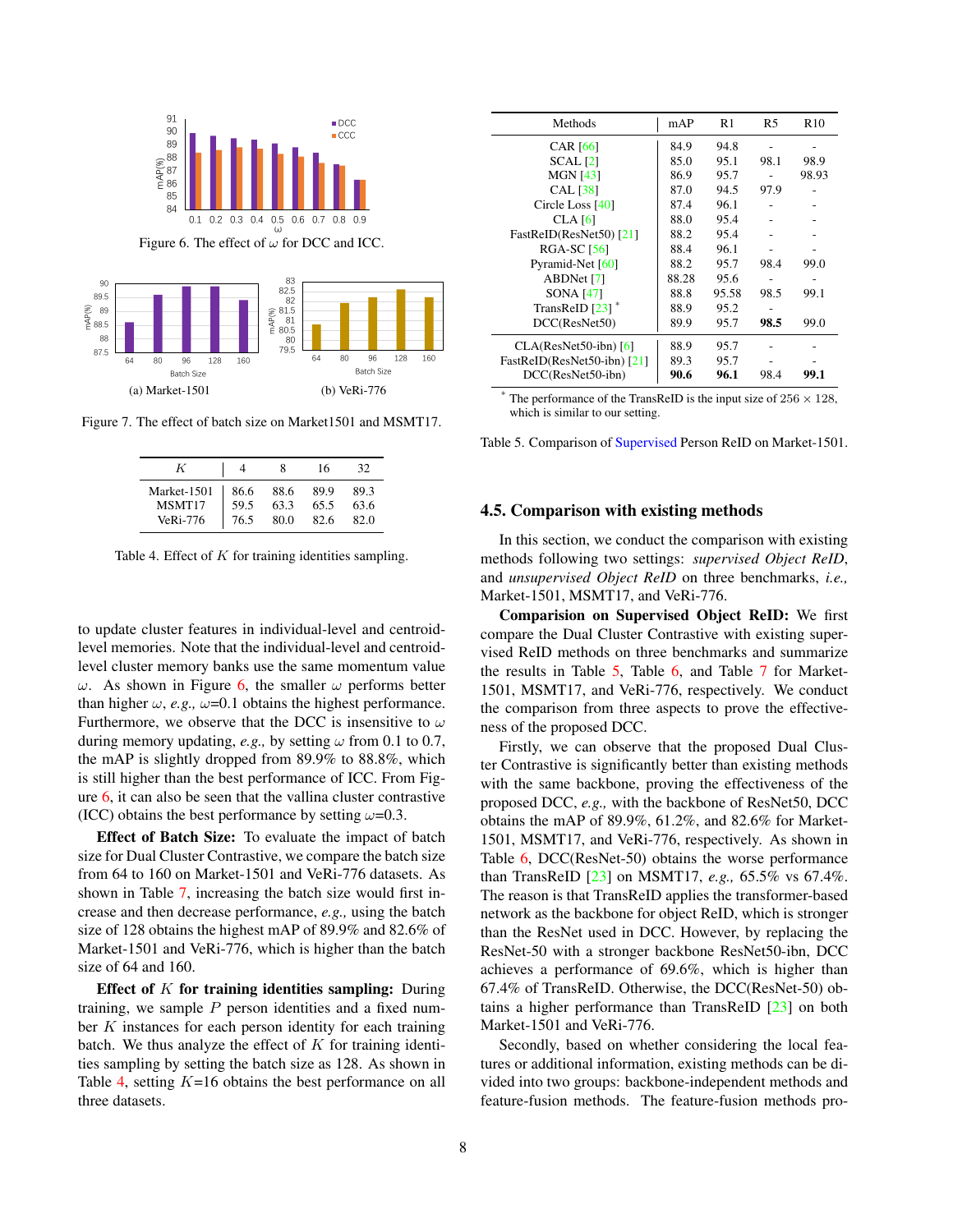<span id="page-8-3"></span><span id="page-8-0"></span>

| Methods                         | mAP  | R <sub>1</sub> | R <sub>5</sub> | R10  |
|---------------------------------|------|----------------|----------------|------|
| MGN [43]+CircleLoss             | 52.1 | 76.9           |                |      |
| Circle Loss $[40]$              | 52.1 | 76.9           |                |      |
| DG-Net $[63]$                   | 52.3 | 77.2           | 87.4           | 90.5 |
| <b>CAR</b> [66]                 | 52.9 | 78.7           |                |      |
| <b>CAL</b> [38]                 | 56.2 | 79.5           | 89.0           |      |
| <b>RGA-SC</b> [56]              | 57.5 | 80.3           |                |      |
| FastReID(ResNet50) [21]         | 59.9 | 83.3           |                |      |
| ABDNet [7]                      | 60.8 | 82.3           |                |      |
| TransReID $[23]$ <sup>*</sup>   | 67.4 | 85.3           |                |      |
| DCC(ResNet50)                   | 65.5 | 85.1           | 92.1           | 94.0 |
| FastReID(ResNet50-ibn) [21]     | 61.2 | 84.0           |                |      |
| FastReID-MGN(ResNet50-ibn) [43] | 65.4 | 85.1           |                |      |
| $DCC(ResNet50-ibn)$             | 69.6 | 87.2           | 93.3           | 95.0 |

Table 6. Comparison of Supervised Person ReID on MSMT17.

<span id="page-8-1"></span>

| Methods                   | mAP   | R1    | R5   |
|---------------------------|-------|-------|------|
| PRReID [19]               | 74.3  | 94.3  | 98.7 |
| <b>UMTS</b> [27]          | 75.9  | 95.8  |      |
| <b>PGAN</b> [54]          | 79.3  | 96.5  | 98.3 |
| <b>PVEN</b> [36]          | 79.5  | 95.6  | 98.4 |
| <b>SAVER</b> [28]         | 79.6  | 96.4  | 98.6 |
| <b>HPGN [39]</b>          | 80.18 | 96.72 |      |
| <b>GLAMOR [41]</b>        | 80.3  | 96.5  | 98.6 |
| GFDIA [30]                | 81.0  | 96.7  | 98.6 |
| TransReID [23]            | 81.4  | 96.8  |      |
| DCC(ResNet50)             | 82.6  | 96.3  | 98.5 |
| FastReID(ResNet-ibn) [21] | 81.9  | 97.0  | 99.0 |
| $HRCN(ResNet-ibn)$ [58]   | 83.1  | 97.3  | 98.9 |
| $DCC(ResNet50-ibn)$       | 83.5  | 97.6  | 99.0 |

Table 7. Comparison of Supervised Vehicle ReID on VeRi-776.

<span id="page-8-2"></span>

| Methods                          | mAP  | R1   | R5   | R10  |
|----------------------------------|------|------|------|------|
| <b>SSG</b> [16]                  | 58.3 | 80.0 | 90.0 | 92.4 |
| <b>UGA [45]</b>                  | 70.3 | 87.2 |      |      |
| NRMT $[51]$                      | 71.7 | 87.8 | 94.6 | 96.5 |
| $JVTC+[4]$                       | 75.4 | 90.5 | 96.2 | 97.1 |
| MMT $[17]$                       | 75.6 | 89.3 | 95.8 | 97.5 |
| $SPCL$ [18]                      | 77.5 | 89.7 | 96.1 | 97.6 |
| ICE $[3]$                        | 79.2 | 92.0 | 97.0 | 98.1 |
| <b>GLT</b> [61]                  | 79.5 | 92.2 | 96.5 | 97.8 |
| FastReID [21]                    | 80.5 | 92.7 | ٠    |      |
| CACAL [31]                       | 80.9 | 92.7 | 97.4 | 98.5 |
| ClusterContrastive(DBSCAN) [13]  | 82.1 | 92.3 | 96.7 | 97.9 |
| ClusterContrastive(Infomap) [13] | 83.0 | 92.9 | 97.2 | 98.0 |
| CCL $[26]$                       | 83.4 | 94.2 |      |      |
| DCC(ResNet50)                    | 83.4 | 93.5 | 97.1 | 98.3 |
| DCC(ResNet50-ibn)                | 85.8 | 94.3 | 97.6 | 98.6 |

Table 8. Comparison of Unsupervised Person ReID on Market-1501.

pose an additional module to min the multi-level discriminative clues for object ReID. The backbone-indpependent methods propose and add a backbone-indpependent modules on the backbone for inferring the discriminative description, *e.g.,* Contrastive Learning [\[13\]](#page-9-4), Circle Loss [\[40\]](#page-10-18), Triplet Loss, and Classification Loss. *Therefore, all backbone-independent methods use the same backbone for inferencing,* e.g., *ResNet50, or ResNet50-ibn, and making a comparison among them be a fair comparison.* Therefore, Dual Cluster Contrastive can be treated as a novel backbone-independent module. Compared with existing backbone-independent methods, we can observe that DCC obtains a noticeable improvement upon the existing methods, *e.g.,* improving the mAP from 87.4%, and 52.1% of Circle Loss [\[40\]](#page-10-18) to 89.9%, and 65.5%. The superior performance demonstrates the effectiveness of the proposed DCC.

Finally, we evaluate the proposed DCC with different backbones to show its better generability. Since Instance normalization(IN)  $[42]$  and Batch normalization (BN) [\[25\]](#page-10-15) can capture the appearance invariance and the content-related information, the Instance-batch normalization (IBN) [\[37\]](#page-10-27) combining the advantage of the abovementioned normalization has been proven to be effective for person ReID [\[21\]](#page-10-19). Therefore, by replacing the BN operation in ResNet50 with IBN operation, the ResNet50-ibn is treated as a strong backbone. From Table [5,](#page-7-3) Table [6](#page-8-0) and Table [7,](#page-8-1) we can observe that ResNet50-ibn obtain a higher performance than ResNet50, *e.g.,* compared with the ResNet50, using ResNet50-ibn improves the mAP from 89.9%, 65.5%, and 82.6% to 90.6%, 69.6%, and 83.5% for Market-1501, MSMT17, and VeRi-776, respectively.

Comparision on Unsupervised Object ReID: In addition to the supervised object ReID, we further compare the Dual Cluster Contrastive with existing unsupervised object ReID methods and summarize the related results in Table [8,](#page-8-2) Table [9,](#page-9-17) and Table [10](#page-9-18) for Market-1501, MSMT17, and VeRi-776, respectively. We can observe that DCC is significantly better than existing methods, proving the effectiveness of the Dual Cluster Contrastive.

Disscussion The most related work to ours is the vallina cluster contrastive. Compared with the vallina cluster contrastive, the Dual Cluster Contrastive has the following benefits based on the above analyses. Firstly, Dual Cluster Contrastive (DCC) is insensitive to the batch size and momentum factor. Secondly, DCC has a faster convergence speed during the training process. Thirdly, DCC has better generalization capabilities, *e.g.,* DCC achieves better performance for both supervised and unsupervised object ReID on three benchmarks.

### 5. Conclusion

To overcome the limitation of the vallina cluster contrastive for Object ReID, we propose a novel Dual Cluster Contrative framework, which consists of the individuallevel cluster contrastive and centroid-level cluster con-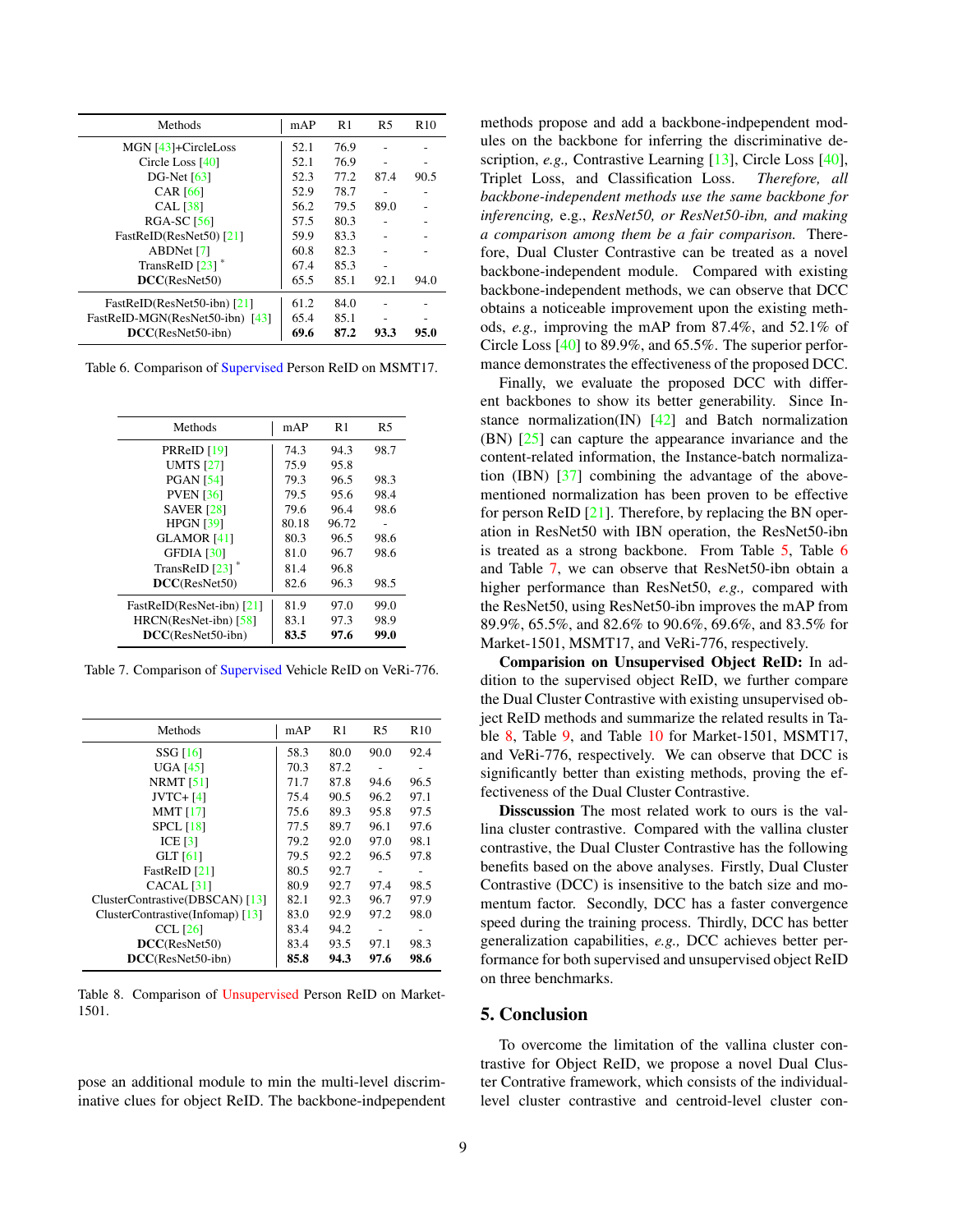<span id="page-9-19"></span><span id="page-9-17"></span>

| Methods                          | mAP  | R <sub>1</sub> | R5   | R10  |
|----------------------------------|------|----------------|------|------|
| ECN $[16]$                       | 10.2 | 30.2           | 41.5 | 46.8 |
| $CACL$ [31]                      | 21.0 | 45.4           | 55.6 | 63.6 |
| UGA [45]                         | 21.7 | 49.5           |      |      |
| <b>MMT</b> [17]                  | 24.0 | 50.1           | 63.5 | 69.3 |
| $SPCL$ [18]                      | 26.8 | 53.7           | 65.0 | 69.8 |
| FastReID [21]                    | 27.7 | 59.5           | ٠    |      |
| <b>RLCC</b> [53]                 | 27.9 | 56.5           | 68.4 | 73.1 |
| $JVTC+[4]$                       | 29.7 | 54.4           | 68.2 | 74.2 |
| ClusterContrastive(DBSCAN) [13]  | 27.6 | 56.0           | 66.8 | 71.5 |
| ICE $[3]$                        | 29.8 | 59.0           | 71.7 | 77.0 |
| ClusterContrastive(Infomap) [13] | 31.2 | 61.5           | 71.8 | 76.7 |
| DCC(ResNet50)                    | 35.9 | 64.3           | 74.8 | 78.8 |
| $DCC(ResNet50-ibn)$              | 36.6 | 64.9           | 74.9 | 78.5 |

Table 9. Comparison of Unsupervised Person ReID on MSMT17.

<span id="page-9-18"></span>

| Methods                            | mAP  | R1   | R5   | R <sub>10</sub> |
|------------------------------------|------|------|------|-----------------|
| MMT $[17]$                         | 35.3 | 74.6 | 82.6 | 87.0            |
| FastReID [21]                      | 27.7 | 59.5 |      |                 |
| $SPCL$ [18]                        | 38.9 | 80.4 | 86.8 | 89.6            |
| <b>RLCC</b> [53]                   | 39.6 | 83.4 | 88.8 | 90.9            |
| <b>VACP-DA</b> [59]                | 40.3 | 77.4 | 84.6 |                 |
| ClusterContrastive(DBSCAN) [13]    | 40.3 | 84.6 | 89.2 | 91.6            |
| ClusterContrastive(Infomap) $[13]$ | 40.8 | 86.2 | 90.5 | 92.8            |
| DCC(ResNet50)                      | 41.4 | 86.4 | 89.7 | 91.7            |
| DCC(ResNet50-ibn)                  | 42.1 | 87.9 | 90.8 | 92.9            |
|                                    |      |      |      |                 |

Table 10. Comparison of Unsupervised Vehicle ReID on VeRi-776.

trastive. The individual-level cluster contrastive updates its memory bank based on the individual feature with the momentum update strategy, and the centroid-level cluster contrastive updates its memory bank with the mean feature of each class. The evaluations on three benchmarks under the supervised and unsupervised settings demonstrate the effectiveness of the proposed DCC. Although the proposed DCC is a practical framework, it maintains two different memory banks, with certain limitations in applying a large-scale dataset. In the future, we will explore how to use one memory bank to achieve the benefits of the two memory banks through adaptive optimization strategies.

## References

- <span id="page-9-6"></span>[1] Mathilde Caron, Ishan Misra, Julien Mairal, Priya Goyal, Piotr Bojanowski, and Armand Joulin. Unsupervised learning of visual features by contrasting cluster assignments. In Hugo Larochelle, Marc'Aurelio Ranzato, Raia Hadsell, Maria-Florina Balcan, and Hsuan-Tien Lin, editors, *NIPS*, 2020. [1](#page-0-0)
- <span id="page-9-0"></span>[2] Binghui Chen, Weihong Deng, and Jiani Hu. Mixed highorder attention network for person re-identification. In *ICCV*, pages 371–381, 2019. [1,](#page-0-0) [3,](#page-2-1) [8](#page-7-4)
- <span id="page-9-12"></span>[3] Hao Chen, Benoit Lagadec, and Francois Bremond. Ice: Inter-instance contrastive encoding for unsupervised person re-identification. In *Proceedings of the IEEE/CVF International Conference on Computer Vision*, pages 14960–14969, 2021. [3,](#page-2-1) [9,](#page-8-3) [10](#page-9-19)
- <span id="page-9-7"></span>[4] Hao Chen, Yaohui Wang, Benoit Lagadec, Antitza Dantcheva, and Francois Bremond. Joint generative and contrastive learning for unsupervised person re-identification. In *Proceedings of the IEEE/CVF Conference on Computer Vision and Pattern Recognition*, pages 2004–2013, 2021. [1,](#page-0-0) [3,](#page-2-1) [9,](#page-8-3) [10](#page-9-19)
- <span id="page-9-1"></span>[5] Peixian Chen, Wenfeng Liu, Pingyang Dai, Jianzhuang Liu, Qixiang Ye, Mingliang Xu, Qi'an Chen, and Rongrong Ji. Occlude them all: Occlusion-aware attention network for occluded person re-id. In *ICCV*, pages 11833–11842, October 2021. [1,](#page-0-0) [3](#page-2-1)
- <span id="page-9-14"></span>[6] Qiuyu Chen, Wei Zhang, and Jianping Fan. Clusterlevel feature alignment for person re-identification. *CoRR*, abs/2008.06810, 2020. [8](#page-7-4)
- <span id="page-9-15"></span>[7] Tianlong Chen, Shaojin Ding, Jingyi Xie, Ye Yuan, Wuyang Chen, Yang Yang, Zhou Ren, and Zhangyang Wang. Abdnet: Attentive but diverse person re-identification. In *ICCV*, pages 8351–8361, 2019. [8,](#page-7-4) [9](#page-8-3)
- <span id="page-9-8"></span>[8] Ting Chen, Simon Kornblith, Mohammad Norouzi, and Geoffrey E. Hinton. A simple framework for contrastive learning of visual representations. In *ICML*, volume 119 of *PMLR*, pages 1597–1607. PMLR, 2020. [1](#page-0-0)
- <span id="page-9-2"></span>[9] Weihua Chen, Xiaotang Chen, Jianguo Zhang, and Kaiqi Huang. Beyond triplet loss: A deep quadruplet network for person re-identification. In *CVPR*, 2017. [1](#page-0-0)
- <span id="page-9-9"></span>[10] Xinlei Chen and Kaiming He. Exploring simple siamese representation learning. In *CVPR*, pages 15750–15758. Computer Vision Foundation / IEEE, 2021. [1](#page-0-0)
- <span id="page-9-3"></span>[11] Yanbei Chen, Xiatian Zhu, and Shaogang Gong. Instanceguided context rendering for cross-domain person reidentification. In *ICCV*, 2019. [1,](#page-0-0) [3](#page-2-1)
- <span id="page-9-10"></span>[12] Yongxing Dai, Jun Liu, Yifan Sun, Zekun Tong, Chi Zhang, and Ling-Yu Duan. Idm: An intermediate domain module for domain adaptive person re-id. In *ICCV*, pages 11864– 11874, 2021. [3](#page-2-1)
- <span id="page-9-4"></span>[13] Zuozhuo Dai, Guangyuan Wang, Weihao Yuan, Siyu Zhu, and Ping Tan. Cluster contrast for unsupervised person reidentification. *arXiv preprint arXiv:2103.11568*, 2021. [1,](#page-0-0) [3,](#page-2-1) [4,](#page-3-4) [6,](#page-5-3) [9,](#page-8-3) [10](#page-9-19)
- <span id="page-9-13"></span>[14] Jia Deng, Wei Dong, Richard Socher, Li-Jia Li, Kai Li, and Li Fei-Fei. Imagenet: A large-scale hierarchical image database. In *CVPR*, pages 248–255. Ieee, 2009. [6](#page-5-3)
- <span id="page-9-11"></span>[15] Guodong Ding, Salman Khan, and Zhenmin Tang. Dispersion based clustering for unsupervised person reidentification. In *BMVC*, 2019. [3](#page-2-1)
- <span id="page-9-5"></span>[16] Yang Fu, Yunchao Wei, Guanshuo Wang, Yuqian Zhou, Honghui Shi, and Thomas S Huang. Self-similarity grouping: A simple unsupervised cross domain adaptation approach for person re-identification. In *ICCV*, pages 6112– 6121, 2019. [1,](#page-0-0) [3,](#page-2-1) [9,](#page-8-3) [10](#page-9-19)
- <span id="page-9-16"></span>[17] Yixiao Ge, Dapeng Chen, and Hongsheng Li. Mutual mean-teaching: Pseudo label refinery for unsupervised do-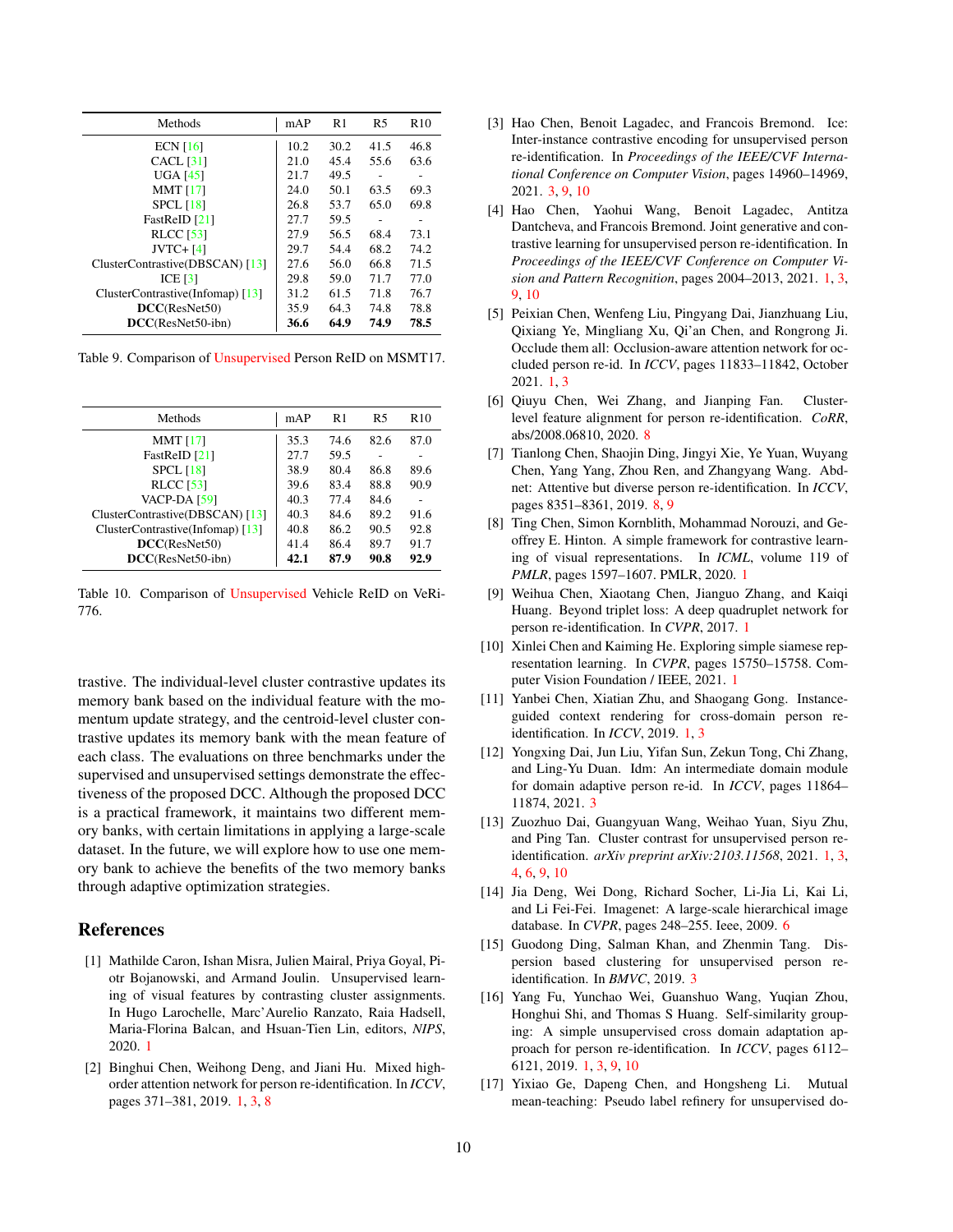main adaptation on person re-identification. *arXiv preprint arXiv:2001.01526*, 2020. [1,](#page-0-0) [9,](#page-8-3) [10](#page-9-19)

- <span id="page-10-4"></span>[18] Yixiao Ge, Feng Zhu, Dapeng Chen, Rui Zhao, and Hongsheng Li. Self-paced contrastive learning with hybrid memory for domain adaptive object re-id. In Hugo Larochelle, Marc'Aurelio Ranzato, Raia Hadsell, Maria-Florina Balcan, and Hsuan-Tien Lin, editors, *NeurIPS*, 2020. [1,](#page-0-0) [3,](#page-2-1) [9,](#page-8-3) [10](#page-9-19)
- <span id="page-10-0"></span>[19] Bing He, Jia Li, Yifan Zhao, and Yonghong Tian. Partregularized near-duplicate vehicle re-identification. In *Proceedings of the IEEE/CVF Conference on Computer Vision and Pattern Recognition*, pages 3997–4005, 2019. [1,](#page-0-0) [9](#page-8-3)
- <span id="page-10-13"></span>[20] Kaiming He, Xiangyu Zhang, Shaoqing Ren, and Jian Sun. Deep residual learning for image recognition. In *CVPR*, pages 770–778, 2016. [6](#page-5-3)
- <span id="page-10-19"></span>[21] Lingxiao He, Xingyu Liao, Wu Liu, Xinchen Liu, Peng Cheng, and Tao Mei. Fastreid: A pytorch toolbox for general instance re-identification. *arXiv preprint arXiv:2006.02631*, 2020. [8,](#page-7-4) [9,](#page-8-3) [10](#page-9-19)
- <span id="page-10-1"></span>[22] Shuting He, Hao Luo, Weihua Chen, Miao Zhang, Yuqi Zhang, Fan Wang, Hao Li, and Wei Jiang. Multi-domain learning and identity mining for vehicle re-identification. In *Proceedings of the IEEE/CVF Conference on Computer Vision and Pattern Recognition Workshops*, pages 582–583, 2020. [1](#page-0-0)
- <span id="page-10-2"></span>[23] Shuting He, Hao Luo, Pichao Wang, Fan Wang, Hao Li, and Wei Jiang. Transreid: Transformer-based object reidentification. In *ICCV*, pages 15013–15022, October 2021. [1,](#page-0-0) [3,](#page-2-1) [8,](#page-7-4) [9](#page-8-3)
- <span id="page-10-10"></span>[24] Yangru Huang, Peixi Peng, Yi Jin, Yidong Li, and Junliang Xing. Domain adaptive attention learning for unsupervised person re-identification. In *AAAI*, pages 11069–11076, Apr. 2020. [3](#page-2-1)
- <span id="page-10-15"></span>[25] Sergey Ioffe and Christian Szegedy. Batch normalization: Accelerating deep network training by reducing internal covariate shift. In Francis R. Bach and David M. Blei, editors, *ICML*, volume 37 of *JMLR Workshop and Conference Proceedings*, pages 448–456. JMLR.org, 2015. [6,](#page-5-3) [9](#page-8-3)
- <span id="page-10-7"></span>[26] Takashi Isobe, Dong Li, Lu Tian, Weihua Chen, Yi Shan, and Shengjin Wang. Towards discriminative representation learning for unsupervised person re-identification. In *ICCV*, pages 8526–8536, 2021. [1,](#page-0-0) [3,](#page-2-1) [9](#page-8-3)
- <span id="page-10-20"></span>[27] Xin Jin, Cuiling Lan, Wenjun Zeng, and Zhibo Chen. Uncertainty-aware multi-shot knowledge distillation for image-based object re-identification. In *Proceedings of the AAAI Conference on Artificial Intelligence*, volume 34, pages 11165–11172, 2020. [9](#page-8-3)
- <span id="page-10-21"></span>[28] Pirazh Khorramshahi, Neehar Peri, Jun-cheng Chen, and Rama Chellappa. The devil is in the details: Self-supervised attention for vehicle re-identification. In *European Conference on Computer Vision*, pages 369–386. Springer, 2020. [9](#page-8-3)
- <span id="page-10-8"></span>[29] Shenqi Lai, Zhenhua Chai, and Xiaolin Wei. Transformer meets part model: Adaptive part division for person reidentification. In *ICCV Workshops*, pages 4150–4157, October 2021. [3](#page-2-1)
- <span id="page-10-24"></span>[30] Ming Li, Xinming Huang, and Ziming Zhang. Selfsupervised geometric features discovery via interpretable attention for vehicle re-identification and beyond. In *2021*

*IEEE/CVF International Conference on Computer Vision, ICCV 2021, Montreal, QC, Canada, October 10-17, 2021*, pages 194–204. IEEE, 2021. [9](#page-8-3)

- <span id="page-10-6"></span>[31] Mingkun Li, Chun-Guang Li, and Jun Guo. Cluster-guided asymmetric contrastive learning for unsupervised person reidentification. *arXiv preprint arXiv:2106.07846*, 2021. [1,](#page-0-0) [3,](#page-2-1) [9,](#page-8-3) [10](#page-9-19)
- <span id="page-10-12"></span>[32] Yutian Lin, Xuanyi Dong, Liang Zheng, Yan Yan, and Yi Yang. A bottom-up clustering approach to unsupervised person re-identification. In *AAAI*, 2019. [3](#page-2-1)
- <span id="page-10-5"></span>[33] Jiawei Liu, Zheng-Jun Zha, Di Chen, Richang Hong, and Meng Wang. Adaptive transfer network for cross-domain person re-identification. In *CVPR*, 2019. [1,](#page-0-0) [3](#page-2-1)
- <span id="page-10-11"></span>[34] Xiaobin Liu and Shiliang Zhang. Domain adaptive person reidentification via coupling optimization. In *ACM MM*, pages 547–555, 2020. [3](#page-2-1)
- <span id="page-10-14"></span>[35] Hao Luo, Youzhi Gu, Xingyu Liao, Shenqi Lai, and Wei Jiang. Bag of tricks and a strong baseline for deep person re-identification. In *CVPR Workshops*, pages 1487–1495. Computer Vision Foundation / IEEE, 2019. [6](#page-5-3)
- <span id="page-10-3"></span>[36] Dechao Meng, Liang Li, Xuejing Liu, Yadong Li, Shijie Yang, Zheng-Jun Zha, Xingyu Gao, Shuhui Wang, and Qingming Huang. Parsing-based view-aware embedding network for vehicle re-identification. In *Proceedings of the IEEE/CVF Conference on Computer Vision and Pattern Recognition*, pages 7103–7112, 2020. [1,](#page-0-0) [9](#page-8-3)
- <span id="page-10-27"></span>[37] Xingang Pan, Ping Luo, Jianping Shi, and Xiaoou Tang. In *ECCV*. [9](#page-8-3)
- <span id="page-10-17"></span>[38] Yongming Rao, Guangyi Chen, Jiwen Lu, and Jie Zhou. Counterfactual attention learning for fine-grained visual categorization and re-identification. *CoRR*, abs/2108.08728, 2021. [8,](#page-7-4) [9](#page-8-3)
- <span id="page-10-22"></span>[39] Fei Shen, Jianqing Zhu, Xiaobin Zhu, Yi Xie, and Jingchang Huang. Exploring spatial significance via hybrid pyramidal graph network for vehicle re-identification. *CoRR*, abs/2005.14684, 2020. [9](#page-8-3)
- <span id="page-10-18"></span>[40] Yifan Sun, Changmao Cheng, Yuhan Zhang, Chi Zhang, Liang Zheng, Zhongdao Wang, and Yichen Wei. Circle loss: A unified perspective of pair similarity optimization. In *CVPR*, pages 6398–6407, 2020. [8,](#page-7-4) [9](#page-8-3)
- <span id="page-10-23"></span>[41] Abhijit Suprem and Calton Pu. Looking glamorous: Vehicle re-id in heterogeneous cameras networks with global and local attention. *arXiv preprint arXiv:2002.02256*, 2020. [9](#page-8-3)
- <span id="page-10-26"></span>[42] Dmitry Ulyanov, Andrea Vedaldi, and Victor S. Lempitsky. Improved texture networks: Maximizing quality and diversity in feed-forward stylization and texture synthesis. In *CVPR*, pages 4105–4113. IEEE Computer Society, 2017. [9](#page-8-3)
- <span id="page-10-16"></span>[43] Guanshuo Wang, Yufeng Yuan, Xiong Chen, Jiwei Li, and Xi Zhou. Learning discriminative features with multiple granularities for person re-identification. In *ACM MM*, pages 274– 282, 2018. [8,](#page-7-4) [9](#page-8-3)
- <span id="page-10-9"></span>[44] Longhui Wei, Shiliang Zhang, Wen Gao, and Qi Tian. Person transfer gan to bridge domain gap for person reidentification. In *CVPR*, pages 79–88, 2018. [3,](#page-2-1) [6](#page-5-3)
- <span id="page-10-25"></span>[45] Jinlin Wu, Yang Yang, Hao Liu, Shengcai Liao, Zhen Lei, and Stan Z Li. Unsupervised graph association for person re-identification. In *ICCV*, pages 8321–8330, 2019. [9,](#page-8-3) [10](#page-9-19)